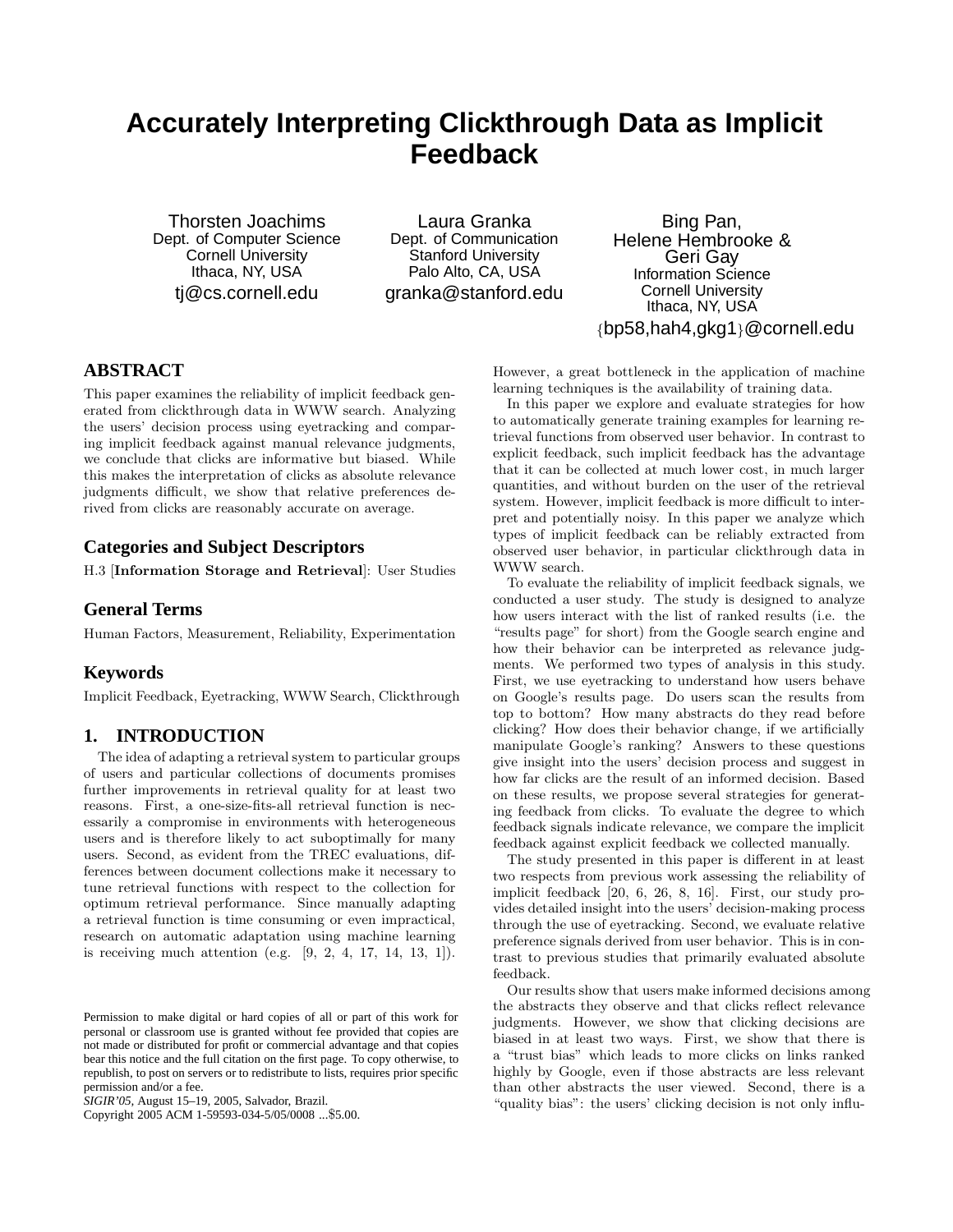enced by the relevance of the clicked link, but also by the overall quality of the other abstracts in the ranking. This shows that clicks have to be interpreted relative to the order of presentation and relative to the other abstracts. We propose several strategies for extracting such relative relevance judgments from clicks and show that they accurately agree with explicit relevance judgments collected manually.

# **2. IMPLICIT FEEDBACK IN RETRIEVAL**

The idea of using machine learning to automatically tune retrieval functions has a long history in the retrieval and learning communities. However, most methods assume that explicit relevance judgments are available (e.g. [9, 2]). While Cohen et al. [7] discuss the use of clickthrough data, they derive the data for their experiments from explicit judgments.

Some attempts have been made to use implicit feedback. An algorithm that adapts the retrieval function to minimize the rank of the clicked links was proposed in [4]. Joachims proposed a Support Vector Algorithm that can be trained with pairwise preferences extracted from clicks [14]. A similar approach is followed in [13]. Kemp and Ramamohanarao [17] use clickthrough data for document expansion by adding the query words to the clicked documents. Session logs from an online bookstore are used in [1] to identify communities and personalize search.

How reliable are the implicit feedback signals used by these algorithms? Only few studies have addressed this question so far, which motivated the work presented in this paper. The study in [20] finds that reading time is indicative of interest when reading newsstories. Similarly, Claypool et al. [6] find that reading time as well as the amount of scrolling can predict relevance in WWW browsing. However, for the task of retrieval we consider in this paper, Kelly and Belkin [16] report that reading time is not indicative of document relevance. They show that reading time varies between subjects and tasks, which makes it difficult to interpret. Nevertheless, Fox et al. [8] show in their study that the overall time a user interacts with a search engine, as well as the number of clicks, are indicative of user satisfaction with the search engine. In the following, we explore a new set of strategies for generating implicit feedback from clicks that was not considered by any of these previous studies.

## **3. USER STUDY**

To gain an understanding of how users interact with the list of ranked results and how their clicking behavior relates to relevance judgments, we conducted two consecutive user studies. Unlike in the majority of the existing user studies, we designed these studies to not only record and evaluate user actions, but also to give insight into the decision process that lead the user to the actions. This is achieved through recording the users' eye movements. Eye tracking provides an account of the users' subconscious behavior and cognitive processing, which is important for interpreting user actions. To our knowledge, this is the first study of user behavior in retrieval systems of this kind.

#### **3.1 Task, Participants, and Conditions**

We designed the study to resemble typical use of a WWW search engine. Participants were asked to answer the same ten questions using Google as a starting point for their search. Half of the searches were navigational [5], asking

#### **Table 1: Questions used in the study.**

#### **Navigational**

- Find the homepage of Michael Jordan, the statistician. – Find the page displaying the route map for Greyhound
- buses.
- Find the homepage of the 1000 Acres Dude Ranch. – Find the homepage for graduate housing at Carnegie Mellon University.
- Find the homepage of Emeril the chef who has a television cooking program.

#### **Informational**

- Where is the tallest mountain in New York located?
- With the heavy coverage of the democratic presidential primaries, you are excited to cast your vote for a candidate. When are democratic presidential primaries in New York?
- Which actor starred as the main character in the original Time Machine movie?
- A friend told you that Mr. Cornell used to live close to campus - near University and Steward Ave. Does anybody live in his house now? If so, who?
- What is the name of the researcher who discovered the first modern antibiotic?

subjects to find a specific Web page or homepage. The other five tasks were informational [5], asking subjects to find a specific bit of information. The questions vary in difficulty and topic. The complete list of questions is given in Table 1.

Users were instructed to start their search with a Google query of their choice and then search for the answer as they normally would. There were no restrictions on what queries users may choose, how and when to reformulate the query, or which links to follow. Users were told that we were studying how people search on the Web, but were not told that we were specifically interested in their behavior on the results page of Google. Users were read each question in turn and answered orally when they found the answer.

We conducted the user study in two phases. In Phase I, we recruited 34 participants, all of which were undergraduate students of various majors at Cornell University. Due to recording difficulties and the inability of some subjects to be precisely calibrated, comprehensive eye movement data was recorded for 29 of the subjects. The majority of students were given extra credit in communication courses for their participation. All subjects were between 18 and 23 years old, with a mean age of 20.3. The gender distribution was split between 19 males and 15 females, and all subjects indicated at least a general familiarity with the Google interface, as 31 of the subjects reported that Google is their primary search engine.

Phase II of the study was designed to investigate how users react to manipulations of the search results. Using the same ten question and the same instructions to the subjects as in Phase I, each subject was assigned to one of three experimental conditions.

- **normal:** Subjects in the "normal" condition received Google's original ranking just like in Phase I.
- **swapped:** Subjects assigned to the "swapped" condition received a ranking where the top two results returned by Google were switched in order.
- **reversed:** Subjects in the "reversed" condition received the (typically 10) results from Google in reversed order.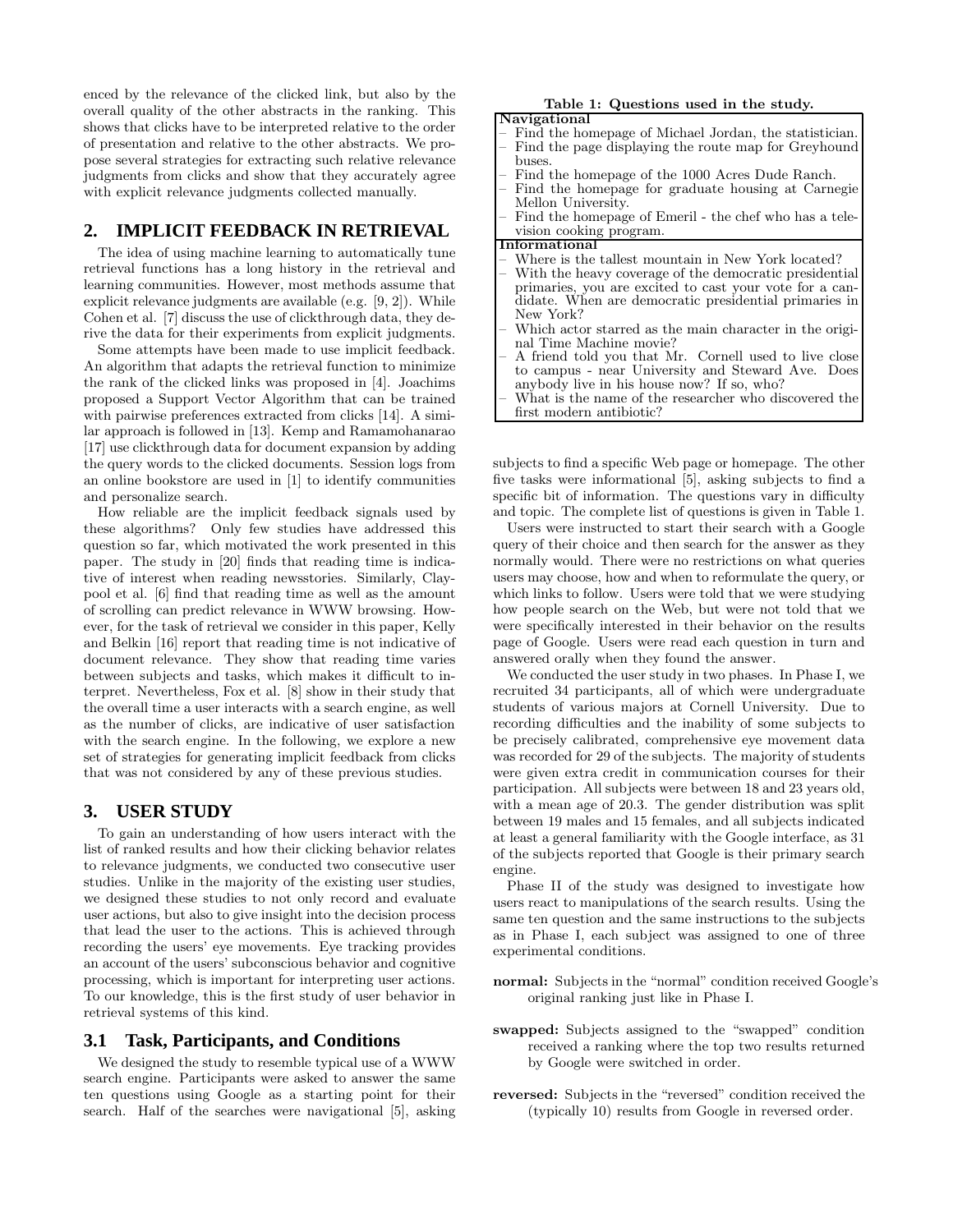The manipulations to the results page were performed by a proxy that intercepted the HTTP request to Google. None of the changes were detectable by the subjects and they did not know that we manipulated the results. When asked after their session, none of the subjects had suspected any manipulation.

22 participants were recruited for Phase II of the study and we were able to record usable eye tracking data for 16 of them. 6 users were in the "normal" condition, 5 in the "swapped" condition, and 5 in the "reversed" condition. Again, the participants were students from various majors with a mean age of 20.4 years.

## **3.2 Data Capture**

The subjects' eye movements were recorded using an ASL 504 commercial eyetracker (Applied Science Technologies, Bedford, MA) which utilizes a CCD camera that employs the Pupil Center and Corneal-Reflection method to reconstruct a subject's eye position. GazeTracker, a software application accompanying the system, was used for the simultaneous acquisition and analysis of the subject's eye movements [19].

An HTTP-proxy server was established to log all clickstream data and store all Web content that was accessed and viewed. In particular, the proxy cached all pages the user visited, as well as all pages that were linked to in any results page returned by Google. The proxy did not introduce any noticable delay. In addition to logging all activity, the proxy manipulated the Google results page according to the three conditions, while maintaining the appearance of an authentic Google page. The proxy also automatically eliminated all advertising content, so that the results pages of all subjects would look as uniform as possible, with approximately the same number of results appearing within the first scroll set. With these pre-experimental controls, subjects were able to participate in a live search session, generating unique search queries and results from the questions and instructions presented to them.

#### **3.3 Eyetracking**

We classify eye movements according to the following significant indicators of ocular behaviors, namely fixations, saccades, pupil dilation, and scan paths [23]. Eye fixations are the most relevant metric for evaluating information processing in online search. Fixations are defined as a spatially stable gaze lasting for approximately 200-300 milliseconds, during which visual attention is directed to a specific area of the visual display. Fixations represent the instances in which most information acquisition and processing occurs [15, 23].

Other indices, such as saccades, are believed to occur too quickly to absorb new information [23]. Saccades, for example, are the continuous and rapid movements of eye gazes between fixation points. Because saccadic eye movements are extremely rapid, within 40-50 milliseconds, it is widely believed that only little information can be acquired during this time.

Pupil dilation is a measure that is typically used to indicate an individual's arousal or interest in the viewed content matter, with a larger diameter reflecting greater arousal [23]. While pupil dilation could be interesting in our analysis, we focus on fixations in this paper.



**Figure 1: Percentage of times an abstract was viewed/clicked depending on the rank of the result.**

#### **3.4 Explicit Relevance Judgments**

To have a basis for evaluating the quality of implicit relevance judgments, we collected explicit relevance judgments for all queries and results pages encountered by the users.

For each results page from Phase I, we randomized the order of the abstracts and asked judges to (weakly) order the *abstracts* by how promising they look for leading to relevant information. We chose this ordinal assessment method, since it was demonstrated that humans can make such relative decisions more reliably than absolute judgments for many tasks (see e.g. [3, Page 109]). Five judges (different from subjects) each assessed the results pages for two of the questions, plus ten results pages from two other questions for inter-judge agreement verification. The judges received detailed instructions and examples of how to judge relevance. However, we explicitly did not use specially trained relevance assessors, since the explicit judgments will serve as an estimate of the data quality we could expect when asking regular users for explicit feedback. The agreement between judges is reasonably high. Whenever two judges expressed a strict preference between two abstracts, they agree in the direction of preference in 89.5% of the cases.

For the result pages from Phase II we collected explicit relevance assessments for abstracts in a similar manner. However, the set of abstracts we asked judges to weakly order were not limited to the (typically 10) hits from a single results page, but the set included the results from all queries for a particular question and subject. The inter-judge agreement on the abstracts is 82.5%. We conjecture that this lower agreement is due to the less concise judgment setup and the larger sets that had to be ordered.

To address the question of how implicit feedback relates to an explicit relevance assessment of the actual *Web page*, we collected relevance judgments for the pages from Phase II following the setup already described for the abstracts. The inter-judge agreement on the relevance assessment of the pages is 86.4%.

### **4. ANALYSIS OF USER BEHAVIOR**

In our study we focus on the list of ranked results returned by Google in response to a query. Note that clickthrough data on this results page can easily be recorded by the retrieval system, which makes implicit feedback based on this page particularly attractive. In most cases, the results page contains links to 10 pages. Each link is described by an abstract that consists of the title of the page, a querydependent snippet extracted from the page, the URL of the page, and varying amounts of meta-data.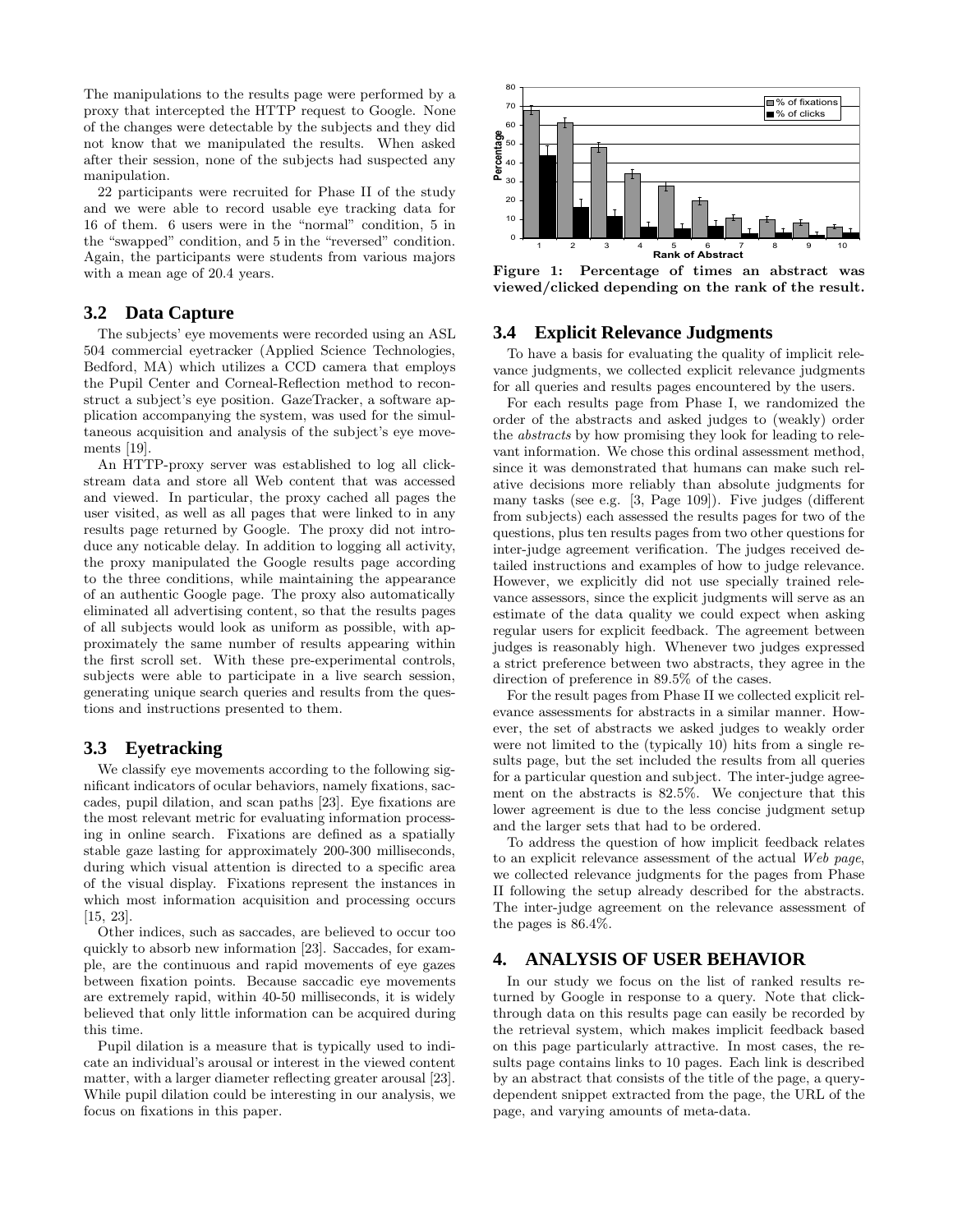

**Figure 2: Mean time of arrival (in number of previous fixations) depending on the rank of the result.**

Before we start analyzing particular strategies for generating implicit feedback from clicks on the Google results page, we first analyze how users scan the results page. Knowing which abstracts the user evaluates is important, since clicks can only be interpreted with respect to the parts of the results that the user actually observed and evaluated. The following results are based on the data from Phase I.

## **4.1 Which links do users view and click?**

One of the valuable aspects of eye-tracking is that we can determine how the displayed results are actually viewed. The light bars in Figure 1 show the percentage of results pages where the user viewed the abstract at the indicated rank. The abstracts ranked 1 and 2 receive most attention. After that, attention drops faster. The dark bars im Figure 1 show the percentage of times a user's first click falls on a particular rank. It is very interesting that users click substantially more often on the first than on the second link, while they view the corresponding abstract with almost equal frequency.

There is an interesting change around rank 6/7, both in the viewing behavior as well as in the number of clicks. First, links below this rank receive substantially less attention than those earlier. Second, unlike for ranks 2 to 5, the abstracts ranked 6 to 10 receive more equal attention. This can be explained by the fact that typically only the first 5-6 links were visible without scrolling. Once the user has started scrolling, rank appears to becomes less of an influence for attention. A sharp drop occurs after link 10, as ten results are displayed per page.

#### **4.2 Do users scan links from top to bottom?**

While the linear ordering of the results suggest reading from top to bottom, it is not clear whether users actually behave this way. Figure 2 depicts the instance of first arrival to each abstract in the ranking. The arrival time is measured by fixations; i.e., at what fixation did a searcher first view the nth-ranked abstract. The graph indicates that on average users tend to read the results from top to bottom. In addition, the graph shows interesting patterns. First, individuals tend to view the first and second-ranked results right away, within the second or third fixation, and there is a big gap before viewing the third-ranked abstract. Second, the page break also manifests itself in this graph, as the instance of arrival to results seven through ten is much higher than the other six. It appears that users first scan the viewable results quite thoroughly before resorting to scrolling.



**Figure 3: Mean number of abstracts viewed above and below a clicked link depending on its rank.**

**Table 2: Percentage of times the user viewed an abstract at a particular rank before he clicked on a link at a particular rank.**

| Viewed       | Clicked Rank |          |                            |           |        |          |  |  |
|--------------|--------------|----------|----------------------------|-----------|--------|----------|--|--|
| Rank         |              | 2        |                            |           | 5      | 6        |  |  |
|              | $90.6\%$     | 76.2%    | $173.9\%$ 60.0\%           |           | 54.5%  | $45.5\%$ |  |  |
| 2            | 56.8%        | $90.5\%$ | 82.6%                      | $-53.3\%$ | 63.6%  | 54.5%    |  |  |
| $\mathbf{3}$ | $30.2\%$     |          | $47.6\%$   95.7\%   80.0\% |           | 81.8%  | 45.5%    |  |  |
| 4            | 17.3%        | 19.0%    | 47.8%                      | $93.3\%$  | 63.6%  | 45.5%    |  |  |
| 5            | $8.6\%$      | 14.3%    | $121.7\%$                  | $53.3\%$  | 100.0% | 72.7%    |  |  |
| 6            | $4.3\%$      | 4.8%     | $8.7\%$                    | 33.3%     | 18.2%  | 81.8%    |  |  |

## **4.3 Which links do users evaluate before clicking?**

Figure 3 depicts how many abstracts above and below the clicked document users view on average. The graph shows that the lower the click in the ranking, the more abstracts are viewed above the click. While users do not neccessarily view all abstracts above a click, they view substantially more abstracts above than below the click.

Table 2 augments the information in Figure 3 by showing which particular abstracts users view (rows) before making a click at a particular rank (columns). For example, the elements in the first two rows of the third data column show that before a click on link three, the user has viewed abstract two 82.6% of the times and abstract one 73.9% of the times. In general, it appears that abstracts closer above the clicked link are more likely to be viewed than abstracts further above. Another pattern is that the abstract right below a click is viewed roughly 50% of the times (except at the page break). Finally, note that the lower-than-100% values on the diagonal indicate some accuracy limitations of the eye-tracker.

# **5. ANALYSIS OF IMPLICIT FEEDBACK**

The previous section explored how users scan the results page and how their scanning behavior relates to the decision of clicking on a link. We will now explore how relevance of the document to the query influences clicking decisions, and vice versa, what clicks tell us about the relevance of a document. After determining that user behavior depends on relevance in the next section, we will explore how closely implicit feedback signals from observed user behavior agree with the explicit relevance judgments.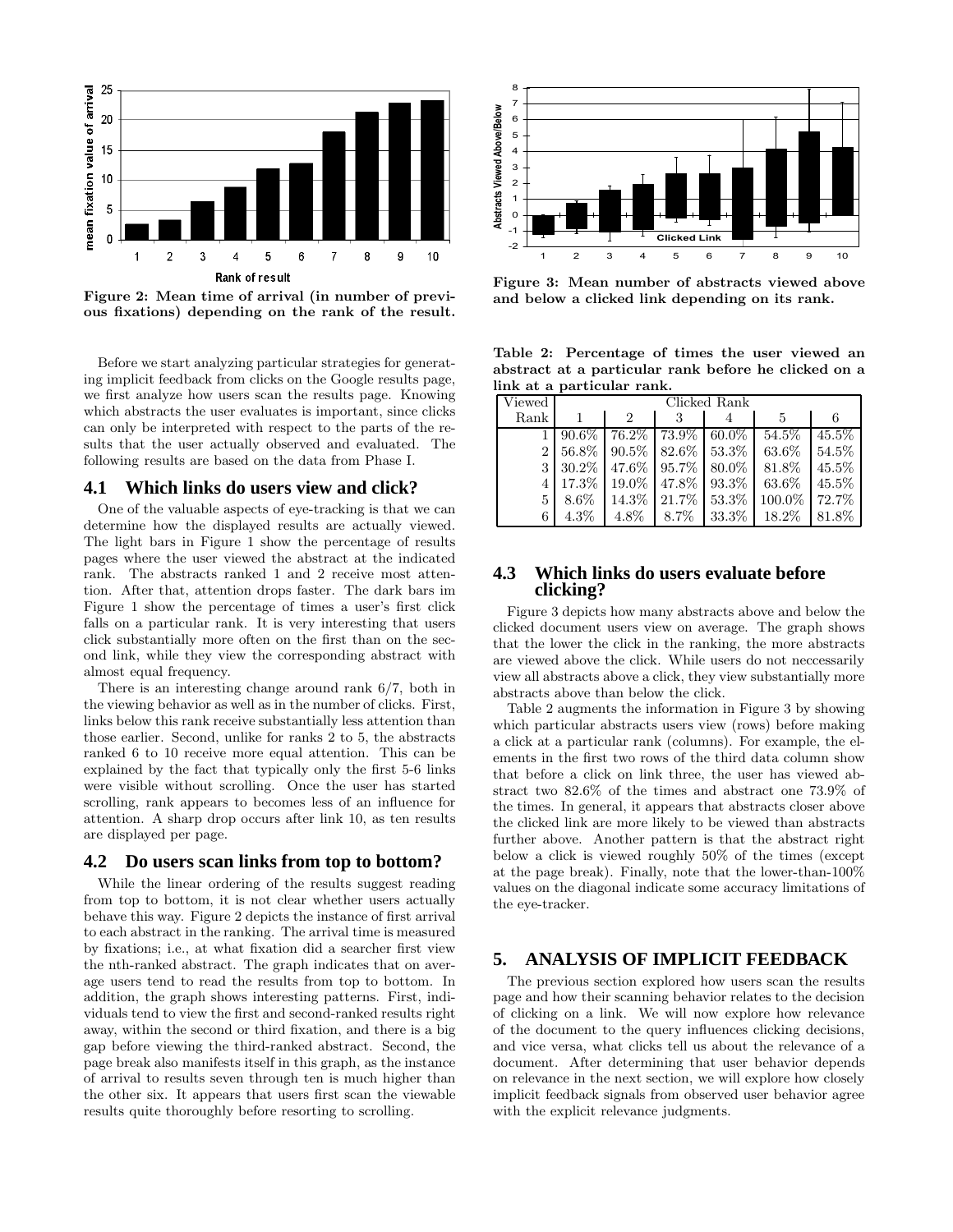## **5.1 Does relevance influence user decisions?**

Before exploring particular strategies for generating relevance judgments from observed user behavior, we first verify that users react to the relevance of the presented links. We use the "reversed" condition as an intervention that controllably decreases the quality of the retrieval function and the relevance of the highly ranked abstracts. Users react to the degraded ranking in two ways. First, they view lower ranked links more frequently. In the "reversed" condition subjects scan significantly more abstracts than in the "normal" condition. All significance tests reported in this paper are two-tailed tests at a 95% confidence level. Second, subjects are much less likely to click on the first link, but more likely to click on a lower ranked link. The average rank of a clicked document in the "normal" condition is 2.66 and 4.03 in the "reversed" condition. The difference is significant according to the Wilcoxon test. Furthermore, the average number of clicks per query decreases from 0.80 in the "normal" condition to 0.64 in the "reversed" condition.

This shows that users behavior does depend on the quality of the presented ranking and that individual clicking decisions are influenced by the relevance of the abstracts. It is therefore possible that, vice versa, observed user behavior can be used to assess the overall quality of a ranking, as well as the relevance of individual documents. In the following, we will explore the reliability of several strategies for extracting implicit feedback from observed user behavior.

#### **5.2 Are clicks absolute relevance judgments?**

One frequently used interpretation of clickthrough data as implicit feedback is that each click represents an endorsement of that page (e.g. [4, 17, 8]). In this interpretation, a click indicates a relevance assessment on an absolute scale: clicked documents are relevant. In the following we will show that such an interpretation is problematic for two reasons.

#### *5.2.1 Trust Bias*

Figure 1 shows that the abstract ranked first receives many more clicks than the second abstract, despite the fact that both abstracts are viewed much more equally. This could be due to two reasons. The first explanation is that Google typically returns rankings where the first link is more relevant than the second link, and users merely click on the abstract that is more promising. In this explanation users are not influenced by the order of presentation, but decide based on their relevance assessment of the abstract. The second explanation is that users prefer the first link due to some level of trust in the search engine. In this explanation users are influenced by the order of presentation. If this was the case, the interpretation of a click would need to be relative to the strength of this influence.

We address the question of whether the users' evaluation depends on the order of presentation using the data from Table 3. The experiment focuses on the top two links, since these two links are scanned relatively equally. Table 3 shows how often a user clicks on either link 1 or link 2, on both links, or on none of the two depending on the manually judged relevance of the abstract. If users were not influenced in their relevance assessment by the order of presentation, the number of clicks on link 1 and link 2 should only depend on the judged relevance of the abstract. This hypothesis entails that the fraction of clicks on the more relevant abstract should be the same independent of whether link 1 or

**Table 3: Number of clicks on the top two links depending on relevance of the abstracts for the normal and the swapped condition for Phase II. In the column headings, +/- indicates whether or not the user clicked on link l**<sup>1</sup> **or l**<sup>2</sup> **in the ranking. rel**() **indicates manually judged relevance of the abstract.**

| "normal"              | $1^{-}_{1}$ , $1^{-}_{2}$ |    | $l_1^-, l_2^+$ | $l_1^+, l_2^+$ | total          |
|-----------------------|---------------------------|----|----------------|----------------|----------------|
| $rel(l1) > rel(l2)$   | 15                        | 19 |                |                | 36             |
| $rel(l1) < rel(l2)$   | 11                        | 5  | 2              | 2              | 20             |
| $rel(l1) = rel(l2)$   | 19                        |    |                |                | 29             |
| $_{\rm total}$        | 45                        | 33 |                | 3              | 85             |
|                       |                           |    |                |                |                |
| "swapped"             | $\cdot$ <sup>1</sup>      |    |                |                | $_{\rm total}$ |
| $rel(l_1) > rel(l_2)$ | 11                        | 15 |                |                | 28             |
| $rel(l1) < rel(l2)$   | 17                        | 10 |                | 2              | 36             |
| $rel(l1) = rel(l2)$   | 36                        | 11 | 3              |                | 50             |

link 2 is more relevant. The table shows that we can reject this hypothesis with high probablility, since 19*/*20 is significantly different from 2*/*7 assuming a binomial distribution. To make sure that the difference is not due to a dependence between rank and magnitude of difference in relevance, we also analyze the data from the swapped condition. Table 3 shows that also under the swapped condition, there is still a strong bias to click on link one even if the second abstract is more relevant.

We conclude that users have substantial trust in the search engine's ability to estimate the relevance of a page, which influences their clicking behavior.

#### *5.2.2 Quality Bias*

We now study whether the clicking behavior depends on the overall quality of the retrieval system, or only on the relevance of the clicked link. If there is a dependency on overall retrieval quality, any interpretation of clicks as implicit relevance feedback would need to be relative to the quality of the retrieval system.

To address this question, we control the quality of the retrieval function using the "reversed" condition and compare the clicking behavior against the "normal" and "swapped" condition. In particular, we investigate whether the links users click on in the "reversed" condition are less relevant on average. We measure the relevance of an abstract in terms of its rank (i.e. 1 to 10 for a typical results pages) as assigned by the relevance judges. We call this number the relevance rank of an abstract. To focus on results pages where the users in the "reversed" condition saw less relevant abstracts, we only consider those cases where the clicks are not below rank 5. For theses cases, the average relevance rank of clicks in the "normal" or "swapped" condition is 2.67 compared to 3.27 in the "reversed" condition. The difference is significant according to the Wilcoxon test.

We conclude that the quality of the ranking influences the user's clicking behavior. If the relevance of the retrieved results decreases, users click on abstracts that are on average less relevant.

#### **5.3 Are clicks relative relevance judgments?**

Interpreting clicks as relevance judgments on an absolute scale is difficult due to the two effects described above. An accurate interpretation would need to take into account the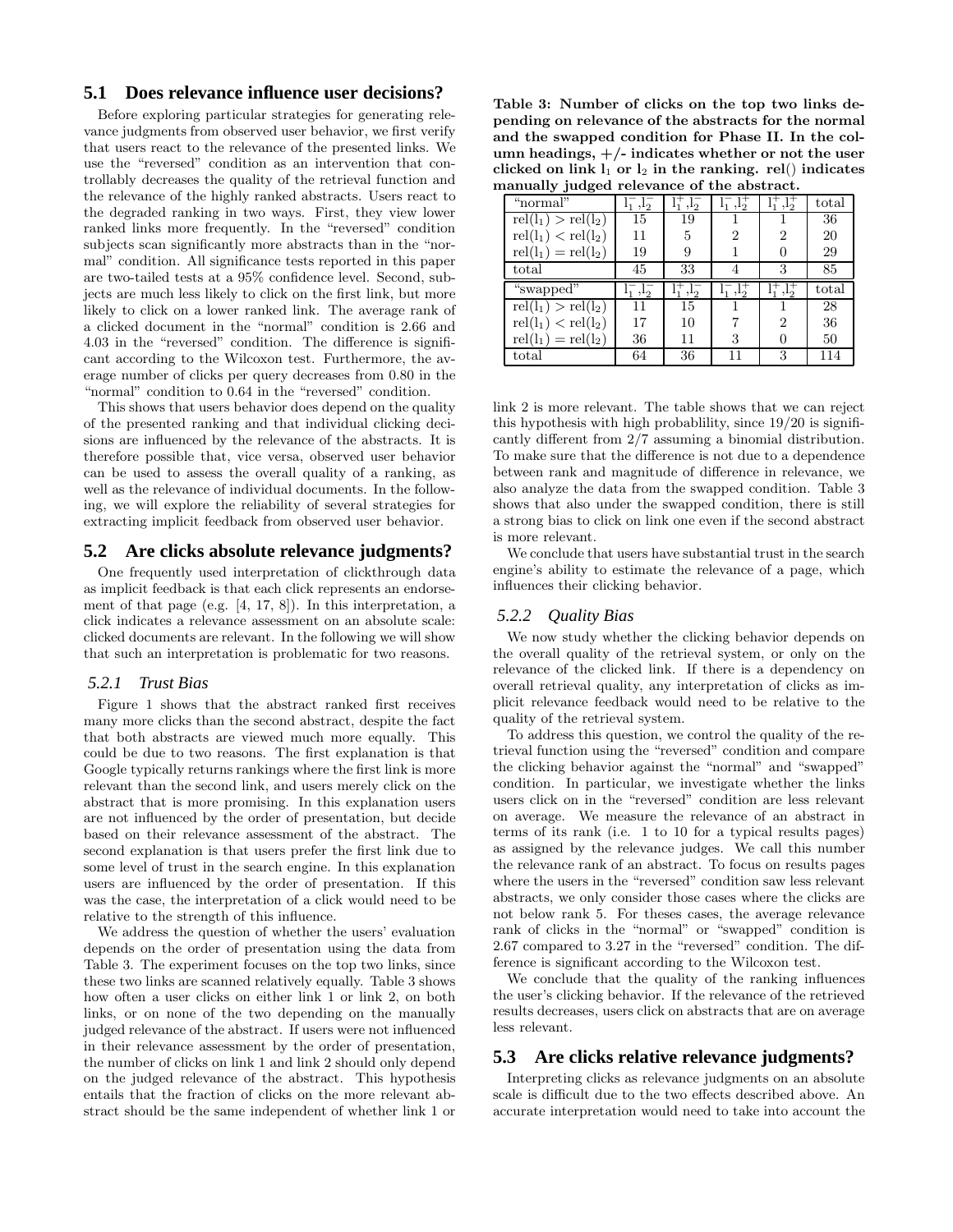**Table 4: Accuracy of several strategies for generating pairwise preferences from clicks. The base of comparison are either the explicit judgments of the abstracts, or the explicit judgments of the page itself. Error bars are the larger of the two sides of the 95% binomial confidence interval around the mean.**

| Explicit Feedback         |                 |                 | Pages           |                 |                 |                 |
|---------------------------|-----------------|-----------------|-----------------|-----------------|-----------------|-----------------|
| Data                      | Phase I         |                 | Phase II        |                 |                 |                 |
| Strategy                  | "normal"        | "normal"        | "swapped"       | "reversed"      | all             | all             |
| Inter-Judge Agreement     | 89.5            | N/A             | N/A             | N/A             | 82.5            | 86.4            |
| $Click > Skip$ Above      | $80.8 \pm 3.6$  | $88.0 \pm 9.5$  | $79.6 \pm 8.9$  | $83.0 \pm 6.7$  | $83.1 \pm 4.4$  | $78.2 \pm 5.6$  |
| Last $Click > Skip$ Above | $83.1 \pm 3.8$  | $89.7 \pm 9.8$  | $77.9 \pm 9.9$  | $84.6 \pm 6.9$  | $83.8 \pm 4.6$  | $80.9 \pm 5.1$  |
| Click > Earlier Click     | $67.2 \pm 12.3$ | $75.0 \pm 25.8$ | $36.8 \pm 22.9$ | $28.6 \pm 27.5$ | $46.9 \pm 13.9$ | $64.3 \pm 15.4$ |
| $Click > Skip$ Previous   | $82.3 \pm 7.3$  | $88.9 \pm 24.1$ | $80.0 \pm 18.0$ | $79.5 \pm 15.4$ | $81.6 \pm 9.5$  | $80.7 \pm 9.6$  |
| Click > No Click Next     | $84.1 \pm 4.9$  | $75.6 \pm 14.5$ | $66.7 \pm 13.1$ | $70.0 \pm 15.7$ | $70.4 \pm 8.0$  | $67.4 \pm 8.2$  |

user's trust into the quality of the search engine, as well as the quality of the retrieval function itself. Unfortunately, trust and retrieval quality are two quantities that are difficult to measure explicitly.

We will now explore implicit feedback measures that respect these dependencies by interpreting clicks not as absolute relevance feedback, but as pairwise preference statements. Such an interpretation is supported by research in marketing, which has shown that humans tend to make pairwise comparisons among options [24]. The strategies we explore are based on the idea that not only clicks should be used as feedback signals, but also the fact that some links were *not* clicked on [14, 7]. Consider the example ranking of links  $l_1$  to  $l_7$  below and assume that the user clicked on links  $l_1$ ,  $l_3$ , and  $l_5$ .

$$
l_1^* \quad l_2 \quad l_3^* \quad l_4 \quad l_5^* \quad l_6 \quad l_7 \tag{1}
$$

While it is difficult to infer whether the links  $l_1$ ,  $l_3$ , and  $l_5$ are relevant on an *absolute* scale, it is much more plausible to infer that link  $l_3$  is more relevant than link  $l_2$ . As we have already established in Sections 4.2 and 4.3, users scan the list from top to bottom in a reasonably exhaustive fashion. Therefore, it is reasonable to assume that the user has observed link l<sup>2</sup> before clicking on l3, making a decision to *not* click on it. This gives an indication of the user's preferences between link  $l_3$  and link  $l_2$ . Similarly, it is possible to infer that link  $l_5$  is more relevant than links  $l_2$  and  $l_4$ . This means that clickthrough data does not convey *absolute* relevance judgments, but partial *relative* relevance judgments for the links the user evaluated. A search engine ranking the returned links according to their relevance should have ranked link  $l_3$  ahead of  $l_2$ , and link  $l_5$  ahead of  $l_2$  and  $l_4$ . Denoting the user's relevance assessment with rel(), we get partial (and potentially noisy) information of the form

$$
rel(l_3) > rel(l_2), rel(l_5) > rel(l_2), rel(l_5) > rel(l_4)
$$

This strategy for extracting preference feedback is summarized as follows.

STRATEGY 1. (CLICK > SKIP ABOVE)

*For a ranking*  $(l_1, l_2, l_3, ...)$  *and a set C containing the ranks of the clicked-on links, extract a preference example rel(* $l_i$ *) > rel*( $l_j$ ) *for all pairs*  $1 \leq j < i$ *, with*  $i \in C$  *and*  $j \notin C$ *.* 

Note that this strategy takes trust bias and quality bias into account. First, it only generates a preference when the user explicitly decides to not trust the search engine and skip over a higher ranked link. Second, since it generates pairwise preferences only between the documents that the

user evaluated, all feedback is relative to the quality of the retrieved set.

How accurate is this implicit feedback compared to the explicit feedback? To address this question, we compare the pairwise preferences generated from the clicks to the explicit relevance judgments. Table 4 shows the percentage of times the preferences generated from clicks agree with the direction of a strict preference of a relevance judge. On the data from Phase I, the preferences are 80.8% correct, which is substantially and significantly (binomial distribution) better than the random baseline of 50%. Furthermore, it is fairly close in accuracy to the agreement of 89.5% between the explicit judgments from different judges, which can serve as an upper bound for the accuracy we could ideally expect even from explicit user feedback.

The data from Phase II shows that the accuracy of the "Click *>* Skip Above" strategy does not change significantly (binomial test) w.r.t. degradations in ranking quality in the "swapped" and "reversed" condition. As expected, trust bias and quality bias have no significant effect.

We next explore a variant of "Click *>* Skip Above", which follows the intuition that earlier clicks might be less informed that later clicks (i. e. after a click, the user returns to the search page and selects another link). This lead us to the following strategy, which considers only the last click for generating preferences.

STRATEGY 2. (LAST CLICK  $>$  SKIP ABOVE)

*For a ranking*  $(l_1, l_2, l_3, ...)$  *and a set C containing the ranks of the clicked-on links, let*  $i \in C$  *be the rank of the link that was clicked temporally last. Extract a preference example*  $rel(l_i) > rel(l_j)$  *for all pairs*  $1 \leq j \leq i$ *, with*  $j \notin C$ *.* 

Assuming that l<sup>5</sup> was the last click in the example from above, this strategy would produce the preferences

$$
rel(l_5) > rel(l_2),
$$
  $rel(l_5) > rel(l_4).$ 

Table 4 shows that this strategy is slightly more accurate than "Click *>* Skip Above". The difference is significant in Phase I, but not Phase II (binomial test).

The next strategy we investigate also follows the idea that later clicks are more informed decisions than earlier clicks. But, stronger than the "Last Click *>* Skip Above", we now assume that clicks later in time are on more relevant abstracts than earlier clicks.

#### STRATEGY 3. (CLICK > EARLIER CLICK)

*For a ranking*  $(l_1, l_2, l_3, ...)$  *and a set C containing the ranks of the clicked-on links, let*  $t(i)$  *with*  $i \in C$  *be the time*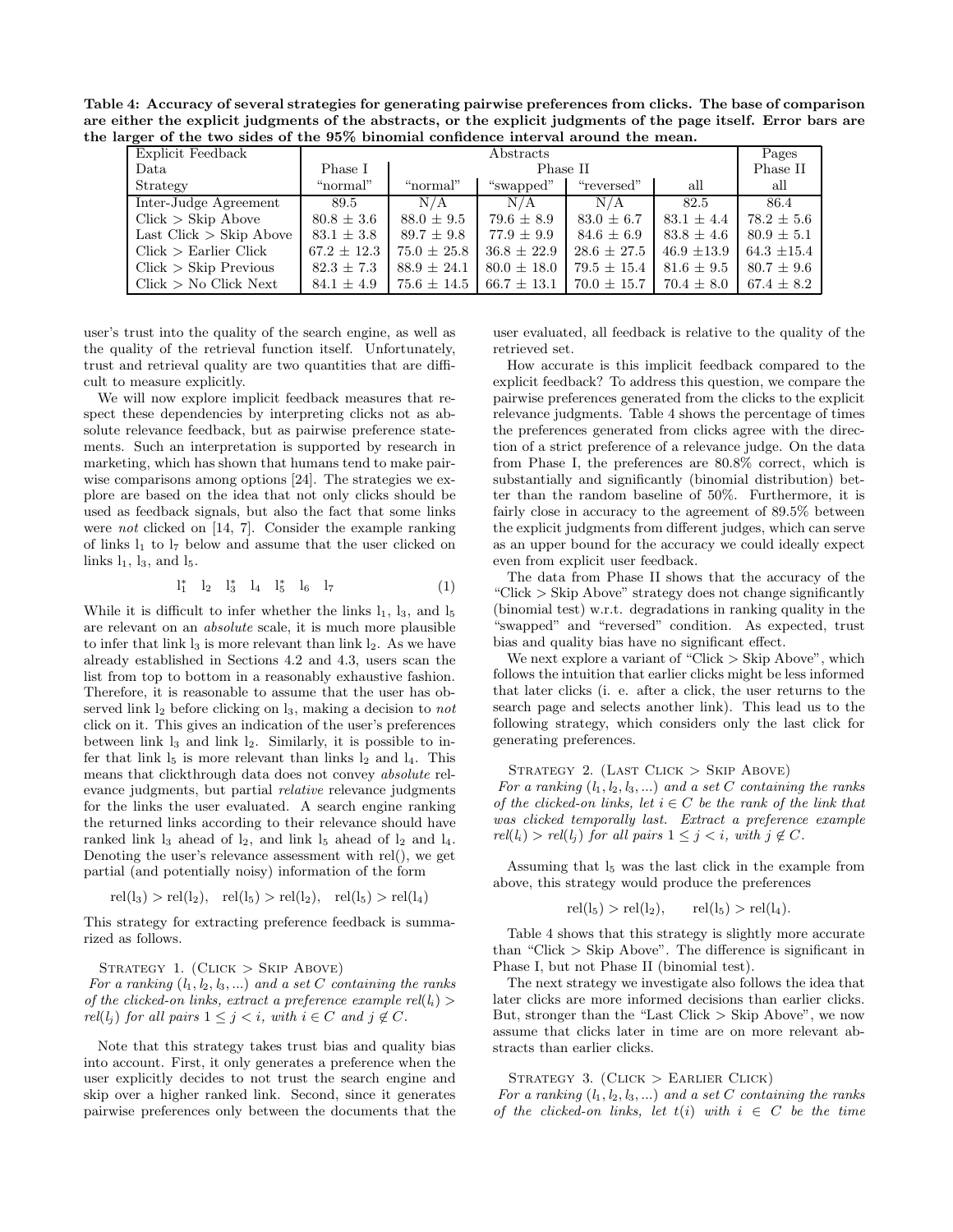*when the link was clicked. We extract a preference example rel*( $l_i$ ) *> rel*( $l_j$ ) *for all pairs j and i*, *with*  $i, j \in C$  *and*  $t(i) > t(j).$ 

Assuming that the order of clicks is 3, 1, 5 in the example ranking from above, this strategy would generate the preferences

 $rel(l_1) > rel(l_3), rel(l_5) > rel(l_3), rel(l_5) > rel(l_1).$ 

The validity of this strategy is not supported by the data. The accuracy is worse than for the "Click *>* Skip Above" strategy. It also appears that the ranking quality has an influence on the accuracy of the strategy, since there is a significant (binomial test) difference between "normal" and "reversed" condition. We conjecture that the increased amount of scanning (see Section 5.1) before making a selection in the "reversed" condition leads to a very well informed choice already for the early clicks.

As found in the behavioral data from Section 4.3, the abstracts that are most reliably evaluated are those immediately above the clicked link. This lead us to the following strategy, which generates constraints only between a clicked link and a not-clicked link immediately above.

STRATEGY 4. (LAST  $CLICK > SkIP$  PREVIOUS) *For a ranking*  $(l_1, l_2, l_3, ...)$  *and a set C containing the ranks of the clicked-on links, extract a preference example rel*(*li*) *> rel*( $l_{i-1}$ ) *for all pairs*  $i \geq 2$ *, with*  $i \in C$  *and*  $i-1 \notin C$ *.* 

The accuracy is given in Table 4. This strategy shows no significant (binomial test) differences compared to "Click *>* Skip Above".

Finally, we explore another strategy that is motivated by the findings in Section 4.3. While Section 4.3 showed that users do not scan much below a click, the data suggests that they view the immediately following abstract in many cases. This leads us to the following strategy, where we generate a preference constraint between a clicked link and an immediately following link that was not clicked.

STRATEGY 5. (CLICK > NO-CLICK NEXT)

*For a ranking*  $(l_1, l_2, l_3, ...)$  *and a set C containing the ranks of the clicked-on links, extract a preference example rel*(*li*) *> rel*( $l_{i+1}$ ) *for all*  $i \in C$  *and*  $(i+1) \notin C$ *.* 

Table 4 shows that this strategy appears highly accurate in the "normal" condition. However, this number is somewhat misleading. Unlike e.g. "Click *>* Skip Above", the "Click *>* No-Click Next" strategy generates preferences aligned with the estimated relevance ordering of Google. First, since aligned preferences only confirm the current ranking, they are probably less valuable for learning. Second, generating preferences that follow Google's ordering leads to better than random accuracy even if the user behaved randomly. For example, if the user just blindly clicked on the first link for every query, the accuracy of "Click *>* No-Click Next" would be 62.4%. More convincing and conservative support for this strategy comes from the "reversed" condition. While the confidence intervals are large, the strategy appears to be less accurate than "Click *>* Skip Above". However, the results confirm that the strategy is more accurate than random.

## **5.4 How accurately do clicks correspond to explicit judgment of a document?**

The previous section showed that certain types of preference statements derived from clicks correspond well with explicit relevance judgments of the abstract. This means that implicit and explicit feedback based on the same (limited) amount of information, namely the abstract, are reasonably consistent. However, it is not clear whether users make reliable relevance judgments of the actual pages based on the abstract alone. We will now use the explicit judgments we collected for the data from Phase II to investigate in how far the preference statements derived from clicks agree with the explicit relevance judgments of the pages.

The last colum of Table 4 shows the agreement with the explicit relevance judgments of the pages for the different strategies. We compare this column to the neighboring column that shows the agreement with the explicit judgments of the abstract on the same data. For most strategies, the agreement with the explicit page judgement is slightly lower than the agreement with the abstract judgments ("Click *>* Skip Above", "Last Click *>* Skip Above", "Click *>* Skip Previous", "Click *>* No Click Next"). While none of the individual differences is significant (binomial test), on average there seems to be a drop in agreement of around 3%.

The only exception is the strategy "Click *>* Earlier Click", where there is an increase in agreement. While the difference is not significant (binomial test), such an increase is plausible: a misleadingly promising abstract might attract the click of a user, but the user returns to the results page and selects another link.

We conclude that the implicit feedback generated from clicks shows reasonable agreement with the explicit judgments of the pages. While the agreement between implicit and explicit judgments is lower than the average agreement of 86.4% between two explicit judgments, the implicit judgments are still reasonably accurate.

# **6. RELATED WORK ON EYETRACKING IN INFORMATION SEARCH**

To the best of our knowledge, very few studies have used eye-tracking in the context of online information retrieval, and none have addressed the issues detailed in this present paper. Many of the studies using eye-tracking to study Webbased "information search", use the term loosely, and are actually referencing users' patterns of navigation across general web page content – not the display of search engine results [10, 21, 12]. Furthermore, the questions addressed in these studies are of a much more general nature, depicting general patterns of eye movement and navigation across the page [10, 21], and assessing how link color may influence visual search patterns [12].

More similar to the research presented here, Salogarvi et al. [25] used measures of pupil dilation to infer the relevance of online abstracts, and found that pupil dilation increased when fixated on relevant abstracts. However, this study only collected eye movements from three subjects, so the generalizability is a bit weak, and furthermore, no other measures of searcher performance were addressed. The most similar published research [11] reported descriptive eye movement analyses to depict the overall user pattern of evaluation on results from a search engine, but did not yet correlate this with implicit relevance evaluations.